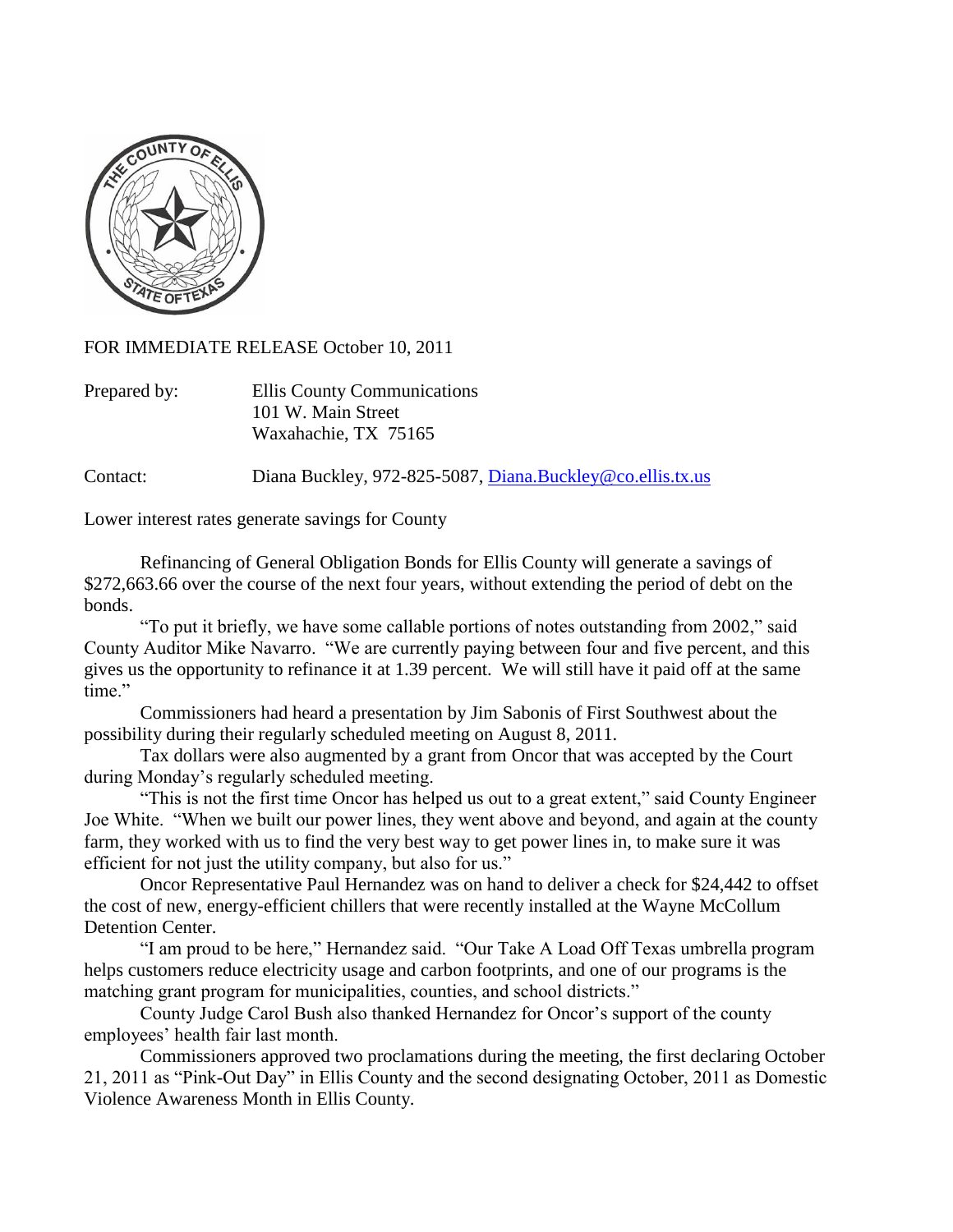Dinah Weable and Nicole Mansell were on hand to accept the Pink-Out Day proclamation.

"A week ago this past Saturday, we had our seventh annual Breast Cancer Survivors' luncheon, where we hosted 185 people at First United Methodist Church in the Family Life Center," Weable said. "It was a wonderful event."

Weable, who will celebrate her tenth year as a breast cancer survivor in January, 2012, told the Court she will be speaking to Ellis County employees on Friday, October 14, as part of the employee health and safety initiative.

Mansell represented the Waxahachie ISD in accepting the proclamation. WISD has declared Pink Out Day on October 21 as well, and will honor breast cancer survivors at that evening's football game.

Ellis County Human Services Director Diana Buckley announced that the employee health and safety initiative will sponsor a "Pink Shoe Decorating" contest to highlight breast cancer awareness this month. Buckley, Bush, and Ellis County Sheriff Johnny Brown were all wearing pink shoes for the announcement, and Buckley presented pink flip-flops to each of the Commissioners as well.

Alecia Peters, founder of Healing Hearts Center in Ennis, was on hand to accept the proclamation for Domestic Violence Awareness.

"This is a great passion of mine," Peters said. "I've been volunteering for about ten years, and the reason we began Healing Hearts Center is that there's no services in the area. We wanted to be able to provide crisis intervention."

Peters said domestic violence is a silent crime that most victims are unwilling to expose.

"We will be partnered with Chili's in Waxahachie and Ennis on Sunday, October 16," she added. "It is an all day affair, come in, bring your family, and ten percent of the proceeds will go to Healing Hearts."

To call the Healing Hearts Crisis Hotline, dial 1-800-828-7893. Volunteer training is available, and Peters is available to speak to churches and civic organizations.

In other business, Commissioners:

- Heard a presentation by Patricia Crowe with Tri-Stem, Inc. regarding analyzing utility  $\bullet$ and telecommunication billing for potential refunds, to determine eligibility for lower rates and, if necessary, assist the County with the negotiation of new or modification of existing contracts with the County's current utility and telecommunication providers;
- Awarded the sub-depository bank bids for offices in Midlothian and Red Oak to Wells Fargo and in Ennis to Ennis State Bank;
- Approved the certification of a Local Initiative Project (Emissions Enforcement Program) with the Texas Commission on Environmental Quality from September 1, 2011 through January 30, 2012;
- Directed that all money that otherwise would be deposited in a salary fund created shall be deposited in the general fund of the county;
- Approved an order to tax tangible personal property in transit which would otherwise be exempt pursuant to Texas Tax Code, Section 11.253, to preserve the County's right to tax such property in the future if it so orders;
- Approved renewal of the salary supplements to the justices on the Tenth Court of Appeals in the amount of \$1,632 for fiscal year 2011-2012, with Commissioner Heath Sims, pct. 3, casting the only dissenting vote.